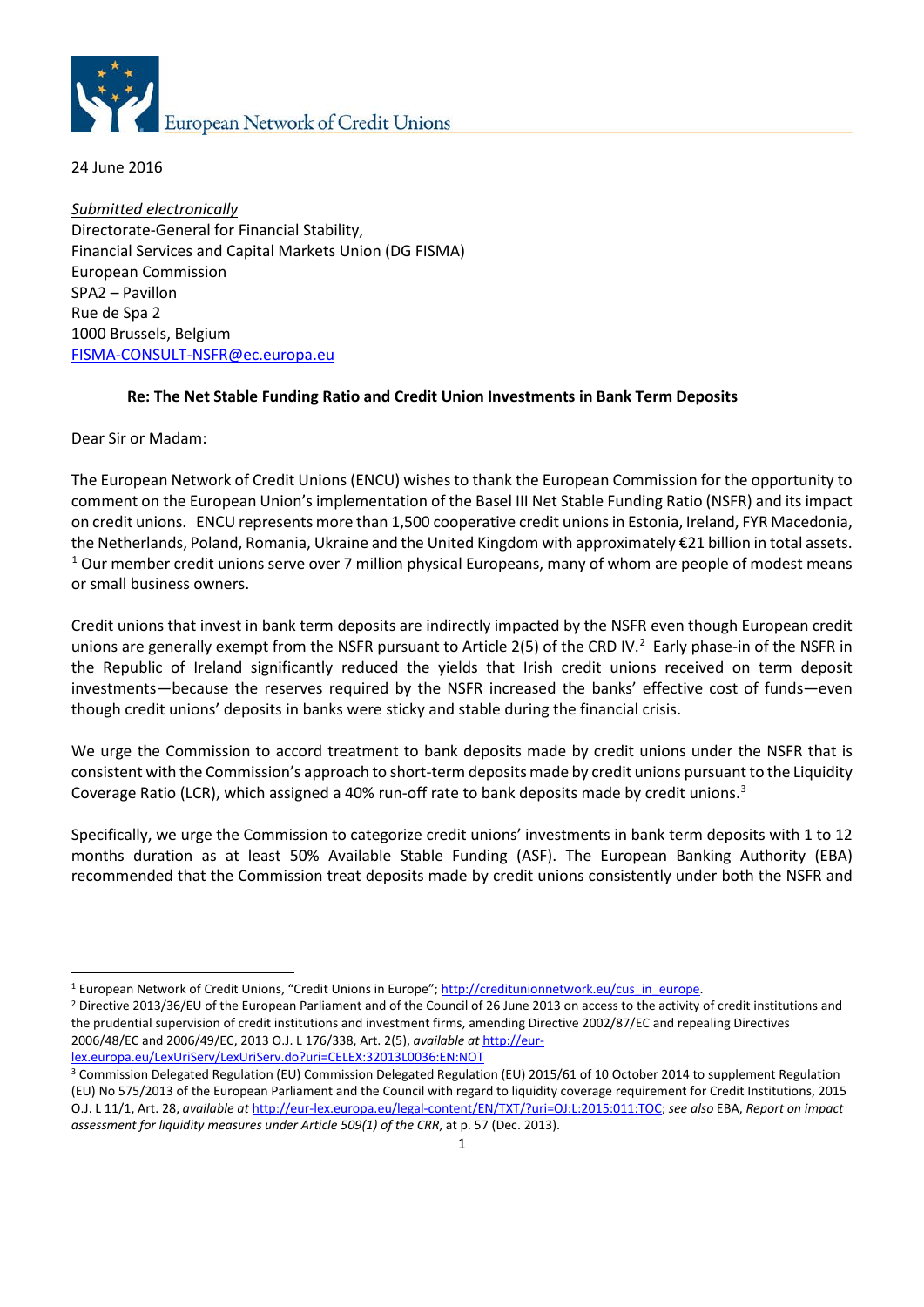

the LCR in its *Report On Net Stable Funding Requirements under Article 510 of the CRR* (December 2015) by assigning a 50% ASF to bank term deposits made by credit unions with 1 to 12 months remaining duration. [4](#page-1-0)

The EBA's report on the NSFR states in relevant part:<sup>[5](#page-1-1)</sup>

The risk credit unions face in the context of the Basel NSFR definition is the treatment that their bank deposits may receive in the NSFR of the bank receiving them and how it could impact the yield these deposits may earn and consequently the general sustainability of credit unions. At present, since they are formally considered financial customers, the ASF factor to be applied following the Basel NSFR definition would be 0% if the deposits mature within 6 months, 50% if the maturity is between 6 and 12 months, and 100% if the maturity is above 12 months. In the case of non-financial depositors, the factors are the same except for the below six months bucket, in which case the applicable factor is 50%.

Consideration should be given to the possibility of extending the treatment envisaged for non- financial bank depositors in the NSFR to credit unions when acting as bank depositors (as in the LCR treatment), due to the potential unintended consequences that could be triggered if they were considered financials in this context. [Emphases added]

The full text of the EBA report section with recommendations on "Credit unions and the NSFR" is included in Annex A of this letter, below. Credit unions' bank deposits are sticky and stable because credit unions view bank deposits as a "flight to safety" in times of economic uncertainty, and also because credit unions have few other options for investing their excess liquidity under national credit union rulebooks. Member States' credit union laws typically limit credit unions' investment options to bank deposits, loans to members, and governmentguaranteed debt. Most credit unions invest only in bank deposits and loans to their members because these investments are easier to manage than government bonds.

We urge the Commission to recommend treatment for credit unions' bank deposits under the NSFR that is consistent with the LCR's approach, as recommended by the EBA in its December 2015 report to the Commission. We believe that assigning the 50% ASF recommended by the EBA to bank term deposits made by credit unions with 1 to 12 months remaining duration would be consistent with the treatment of credit union deposits under the LCR.

We have included with this letter data regarding credit unions' investments in bank term deposits in: (1) Ireland (including both the Republic of Ireland and Northern Ireland) from the Irish League of Credit Unions; (2) Poland from the National Association of Savings and Credit Unions of Poland; and (3) Great Britain (i.e. England, Scotland and Wales) from the Association of British Credit Unions, Ltd. and the Bank of England-Prudential Regulation Authority.

This data, below, illustrates the sticky and stable nature of credit unions' deposits held by banks over time. We believe that the data strongly supports according treatment to credit unions' investments in bank term deposits subject to the NSFR that is consistent with the Commission's approach to short-term deposits made by credit unions under the LCR.

<span id="page-1-0"></span> <sup>4</sup> EBA, *Report On Net Stable Funding Requirements under Article 510 of the CRR*, at 197-199 (Dec. 2015), *available at*  [https://www.eba.europa.eu/documents/10180/983359/EBA-Op-2015-22+NSFR+Report.pdf.](https://www.eba.europa.eu/documents/10180/983359/EBA-Op-2015-22+NSFR+Report.pdf)

<span id="page-1-1"></span><sup>5</sup> *Id.* at 199.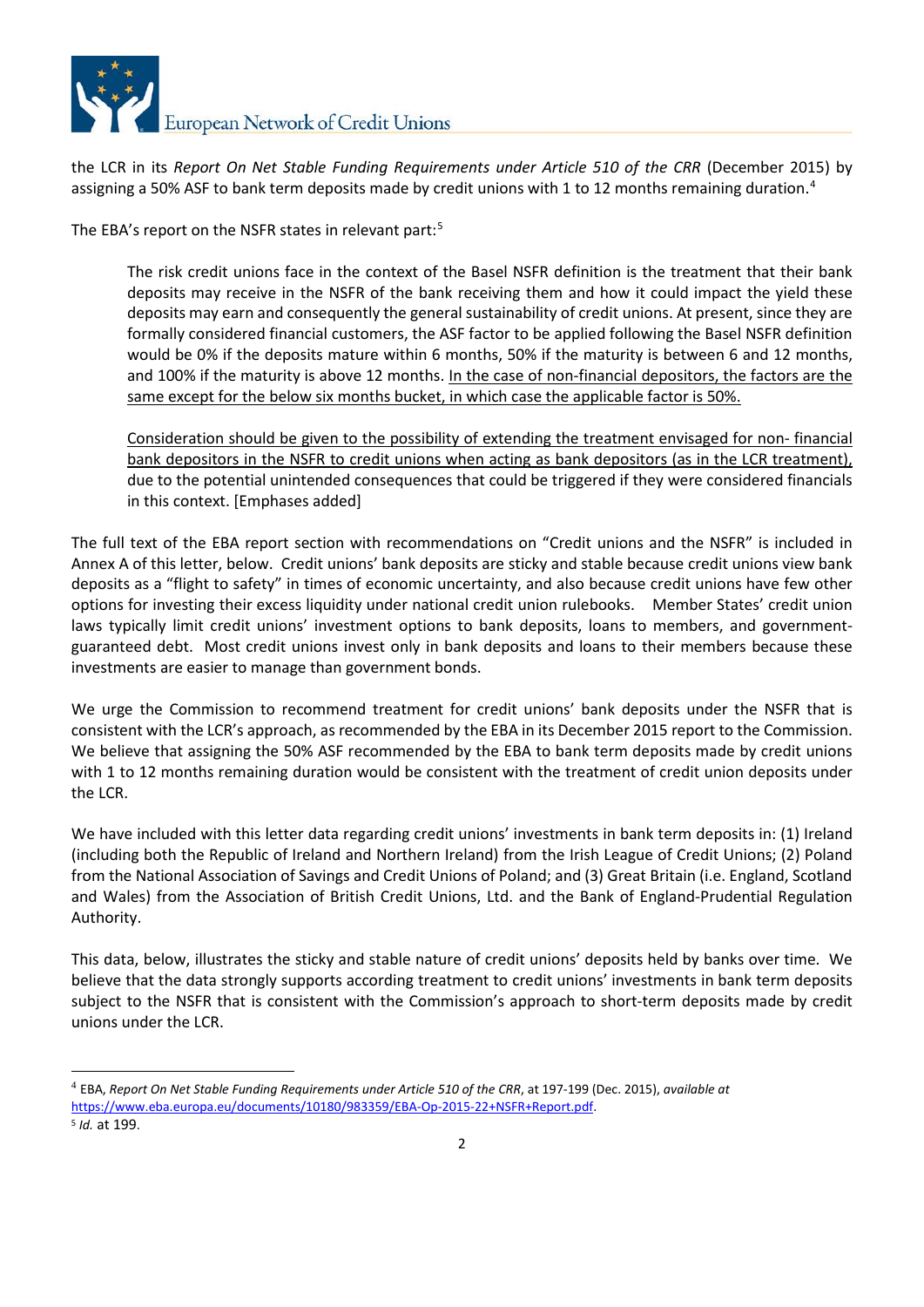

#### **1. Irish Credit Unions' Investments in Bank Term Deposits**

ENCU has detailed data on Irish credit unions' investments in bank term deposits because the Irish League of Credit Unions' monitoring department collects this type of data from its member credit unions as part of the administration of its institutional protection scheme. The Irish League has members in two Member States and therefore the below data includes credit unions in both the Republic of Ireland as well as Northern Ireland in the United Kingdom.

Quarterly stocks of Irish credit unions' investments in bank term deposits between March 2011 and March 2016 are included in Annex B of this letter. This data includes breakdowns of credit unions' investments in bank term deposits both by the banking institution holding the deposits and by duration. The most recent available data (from March 2016) for Irish credit unions' investments in bank term deposits is immediately below:

| <b>March 2016</b>                          |   |                   |       |                                |   |                   |               |
|--------------------------------------------|---|-------------------|-------|--------------------------------|---|-------------------|---------------|
| Investments by counter party               |   | Amount $\epsilon$ | %     | <b>Investments by duration</b> |   | Amount $\epsilon$ | $\frac{9}{6}$ |
| Bank of Ireland Group amount               | € | 1.952.630.567     | 19,6% | On demand                      | € | 1.516.289.636     | 15,2%         |
| Irish Life and Permanent amount            | € | 1.863.194.485     | 18,7% | $1 - 7$ days                   | € | 174.600.143       | 1,7%          |
| AIB Group amount                           | € | 1.793.965.490     | 18,0% | 7 days - 1 month               | € | 482.022.608       | 4,8%          |
| Royal Bank of Scotland amount              | € | 852.207.220       | 8,5%  | $1 - 3$ months                 | € | 986.746.649       | 9,9%          |
| Rabobank amount                            | € | 823.318.706       | 8,2%  | 3 months - 1 year              | € | 1.183.762.558     | 11,9%         |
| Irish and EEA State Securities amount      | € | 655.990.728       | 6,6%  | $1 - 5$ years                  | € | 4.864.361.574     | 48,7%         |
| <b>KBC Bank NV amount</b>                  | € | 582.724.653       | 5,8%  | $5 - 7$ years                  | € | 623.192.093       | 6,2%          |
| Investec amount                            | € | 490.997.054       | 4,9%  | $7 - 10$ years                 | € | 154.675.380       | 1,5%          |
| Central Treasury Managed Fund ('Cash') a € |   | 185.609.032       | 1,9%  | $>10$ years                    | € | 2.052.867         | 0.0%          |
| Other                                      | € | 787.065.573       | 7,9%  |                                | € | 9.987.703.508     |               |
|                                            | € | 9.987.703.508     |       |                                |   |                   |               |

This data and the historical quarterly data included in Annex B of this letter show that Irish credit unions' deposits in banks have been generally stable, and have actually increased by nearly € 3 billion since 2011 despite the relatively lower yields Irish credit unions are now receiving on term deposits in 2016 compared to 2011.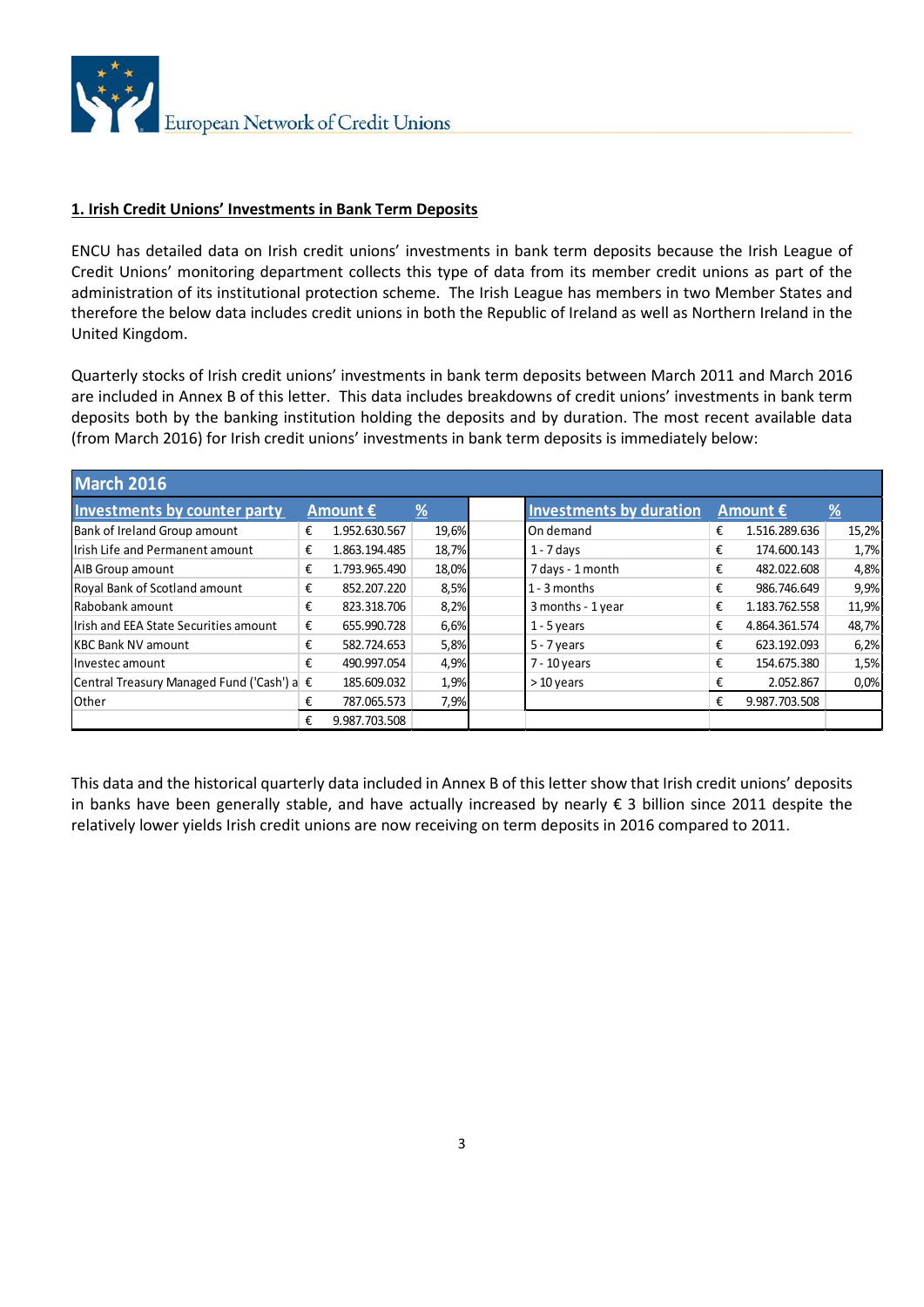

#### **2. Stocks of Polish Credit Unions' Investments in Bank Term Deposits**

The ENCU's member organization in Poland, the National Association of Savings and Credit Unions, has provided us with data on the current stocks of Polish credit unions' investments in term deposits as of the end of April 2015. The current stocks of Polish credit unions' investments in bank term deposits by duration are as follows:

| Polish Credit Unions' Term Deposit<br><b>Investments by Duration - April 2015</b> | <b>Amount (PLN)</b> | Percentage of Total<br><b>Term</b><br>Deposit Investments Made by<br><b>Polish Credit Unions</b> |
|-----------------------------------------------------------------------------------|---------------------|--------------------------------------------------------------------------------------------------|
| Stocks of Term deposits <1 month                                                  | 44.276.804 PLN      | 18,3%                                                                                            |
| duration:                                                                         |                     |                                                                                                  |
| Stocks of CUs' investments in term                                                | 155.772.990 PLN     | 64,4%                                                                                            |
| deposits with 1-6 months:                                                         |                     |                                                                                                  |
| Stocks of CUs' investments in term                                                | 37.873.359 PLN      | 15,7%                                                                                            |
| deposits of 6-12 months:                                                          |                     |                                                                                                  |
| <b>Stocks of Term deposits &gt;12 months:</b>                                     | 4.028.110 PLN       | 1,6%                                                                                             |
| Total:                                                                            | 241.951.263 PLN     | 100%                                                                                             |

### **3. Stocks of British Credit Unions' Investments in Bank Term Deposits vs. Cash (2004-2013)**

The Association of British Credit Unions Ltd. (ABCUL) represents credit unions in Great Britain (i.e. England, Scotland and Wales) and requested the below data from the Bank of England-Prudential Regulation Authority (PRA)—the prudential regulator of British credit unions—in order to respond to the EBA's data request.

The below data includes all British credit unions whether or not they are members of ABCUL. However, the PRA's data-set does not include details concerning the durations of the credit unions' term deposit investments. Rather, the PRA's data only distinguishes between demand deposits (i.e. "cash") subject to the LCR and term deposit "investments" that would be subject to the NSFR in most cases. The limitations of the data collected by the PRA means that we are unable to determine either the initial term of these deposits or the remaining duration of these deposits. We are however able to provide 10 years of data regarding British credit unions' stocks of term deposit investments from year-end 2004 to year-end 2013:

|                                                   | 2004    | 2005    | 2006    | 2007    | 2008    | 2009    | 2010    | 2011    | 2012    | 2013       |
|---------------------------------------------------|---------|---------|---------|---------|---------|---------|---------|---------|---------|------------|
| <b>Deposit</b><br>Term<br><b>Investments</b>      | 54.432  | 60.504  | 67,680  | 66,810  | 70,202  | 90,858  | 104.521 | 115.648 | 160.461 | 194288.53  |
| Cash/Current<br><b>Account</b><br><b>Balances</b> | 56,885  | 59,263  | 68,456  | 69,665  | 77,140  | 115,662 | 134,726 | 164,502 | 188,925 | 249016.57  |
| <b>Total assets</b>                               | 432.031 | 466,728 | 505.034 | 548,453 | 595,142 | 674,152 | 751,483 | 857.918 | 956.614 | 1086360.97 |
| Cash / assets                                     | 13%     | 13%     | 14%     | 13%     | 13%     | 17%     | 18%     | 19%     | 20%     | 23%        |
| <b>Investments</b><br>assets                      | 13%     | 13%     | 13%     | 12%     | 12%     | 13%     | 14%     | 13%     | 17%     | 18%        |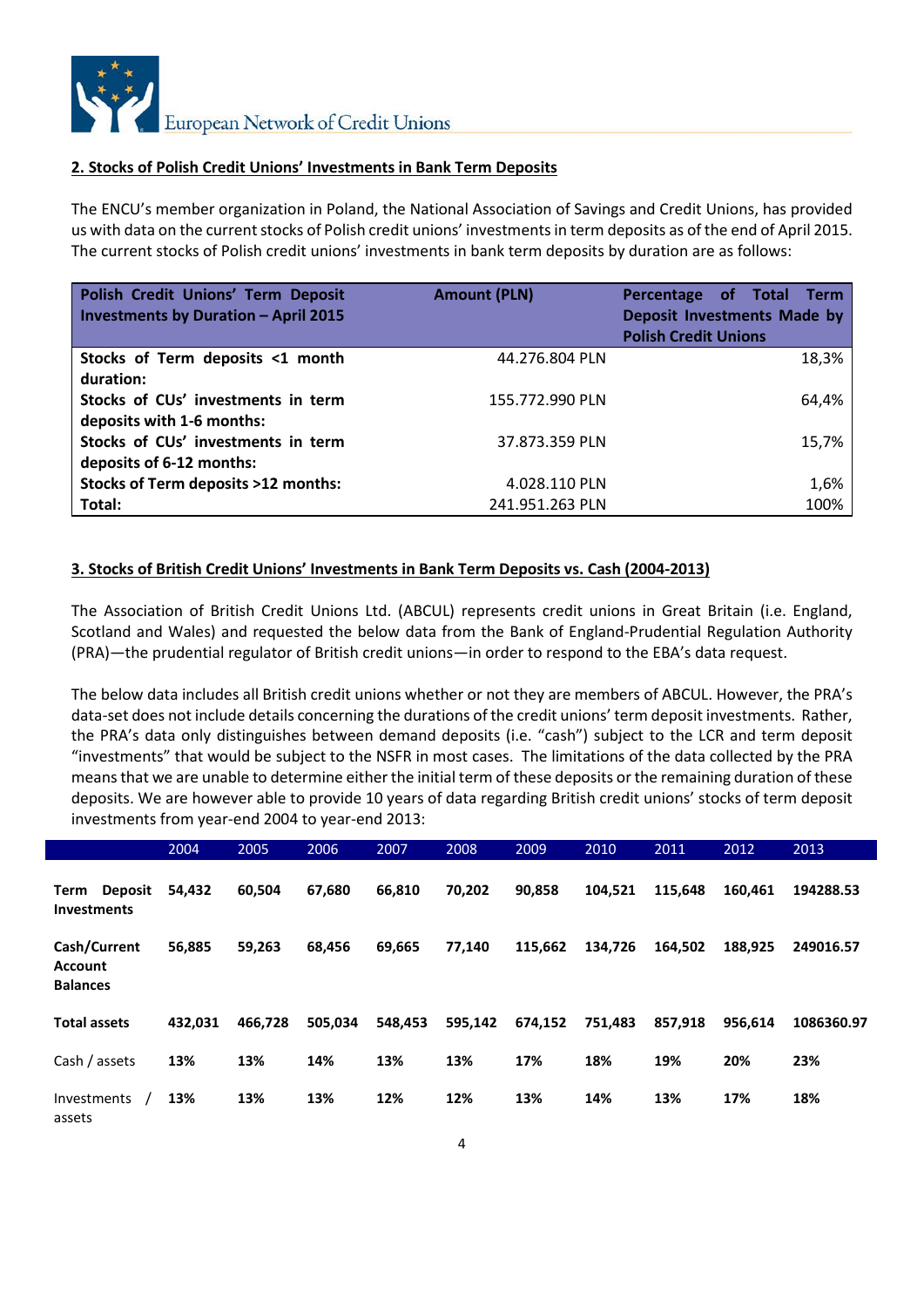

### **Conclusion**

We believe that this data justifies treating credit unions' term deposit investments which are subject to the NSFR in a manner that is consistent with the LCR's treatment of credit unions' bank deposits. As the data above and in Annex B, below, illustrates, European credit unions engaged in a "flight to safety" during the financial crisis by increasing their bank deposits during period of significant financial stress. These deposits have stayed sticky and stable. Credit unions in future financial crises will likely again engage in a "flight to safety" by investing their excess liquidity in local bank deposits because they view bank deposits as a safe investment and have few other investment options.

European credit unions are also themselves unlikely to be subject to deposit runs by their physical person members. Meaning that credit unions are also unlikely to withdraw their deposits from banks prematurely because of liquidity needs. Members of EU credit unions significantly increased their deposits in credit unions during the financial crisis in a similar "flight to safety". We have no reason to believe that this would be different in the future, especially considering that members' savings with credit unions are protected by the applicable national deposit guarantee scheme in most EU Member States that have a credit union movement.

A 50% ASF rating for credit unions' bank term deposits of 1 to 12 months would be consistent with the LCR and a logical extension of the LCR standard. Conversely, it would be illogical—and possibly create opportunities for regulatory arbitrage by banks—if credit unions' investments in bank term deposits were treated less favourably under the NSFR than they are treated under Article 28 of the LCR.

In addition, not-for-profit credit unions achieving reasonable yields on their investments in term deposits is essential to efforts to promote financial inclusion in Member States where credit unions operate.

Currently, many European credit unions are experiencing historically low levels of loan demand from their members (many of whom are apparently not confident enough about their personal financial situations to seek loans). Consequently, these credit unions need to be able to achieve reasonable yields on their term deposit investments in order to be able to continue to provide their members with financial services at fair rates.

We believe that, as a public policy matter, the NSFR's potential to effect financial inclusion negatively alone would justify treating credit unions' investments in term deposits in a manner that is consistent with and at least as favourable as the LCR's treatment of credit unions' bank deposits.

The ENCU appreciates the opportunity to provide the European Commission with our comments on the NSFR and related data on credit unions' investment in bank term deposits. Please do not hesitate to contact me or Jim Rusagara at +32 2 626 9500 should you have any questions or need any additional information.

Sincerely, & Chwardt

Michael S. Edwards Vice President and General Counsel European Network of Credit Unions World Council of Credit Unions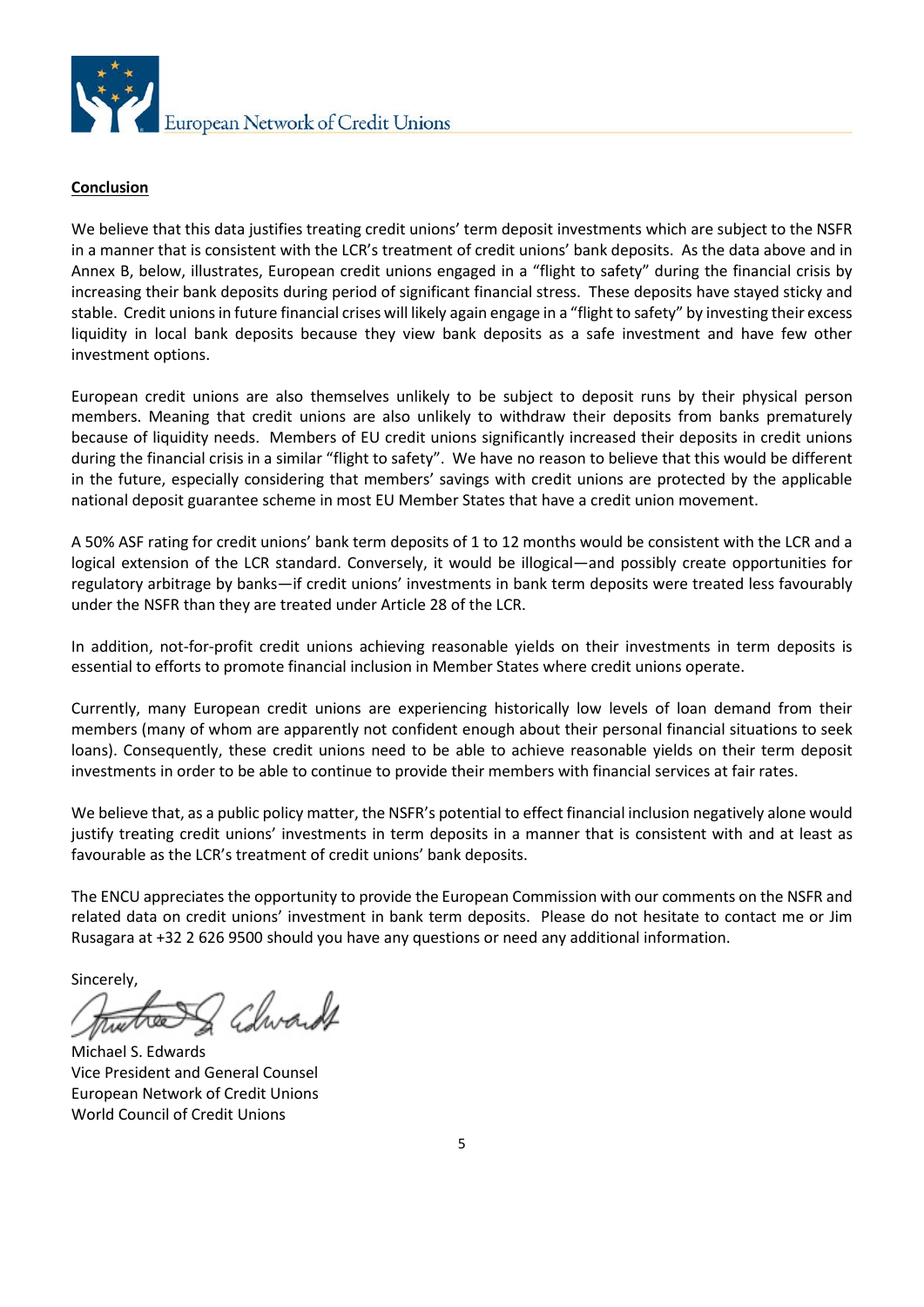

### **Annex A—European Banking Authority** *Report on Net Stable Funding Requirements under Article 510 of the CRR* **(Dec. 2015), Section 11.4 "Credit unions and the NSFR" (pp. 197-199): <https://www.eba.europa.eu/documents/10180/983359/EBA-Op-2015-22+NSFR+Report.pdf>**

# 11.1 Credit unions and the NSFR

European credit unions are not-for-profit financial co-operatives with a significant presence in some EU jurisdictions (mainly the UK and Ireland). Their investment is mainly limited (to a great extent for legal reasons) to loans to members, government-guaranteed bonds, bank bonds, and bank deposits. Their funding is basically via savings deposits from members. These limited activities reduce their risk profile but also their income sources to maintain the credit union as an economically sustainable enterprise.

Even though they are classified as financial customers in accordance with Article 411 (1) of the CRR, their liquidity risk profile has been assimilated in the LCR DA with that of non-financial institutions, since their deposits placed with banks have the same outflow rate as the one envisaged for deposits from non-financial customers.

Irish credit unions are not subject to the LCR in accordance with Article 2 (5) of the CRD and would consequently not be subject to the NSFR.

The risk credit unions face in the context of the Basel NSFR definition is the treatment that their bank deposits may receive in the NSFR of the bank receiving them and how it could impact the yield these deposits may earn and consequently the general sustainability of credit unions. At present, since they are formally considered financial customers, the ASF factor to be applied following the Basel NSFR definition would be 0% if the deposits mature within 6 months, 50% if the maturity is between 6 and 12 months, and 100% if the maturity is above 12 months. In the case of non-financial depositors, the factors are the same except for the below six months bucket, in which case the applicable factor is 50%.

Consideration should be given to the possibility of extending the treatment envisaged for non- financial bank depositors in the NSFR to credit unions when acting as bank depositors (as in the LCR treatment), due to the potential unintended consequences that could be triggered if they were considered financials in this context.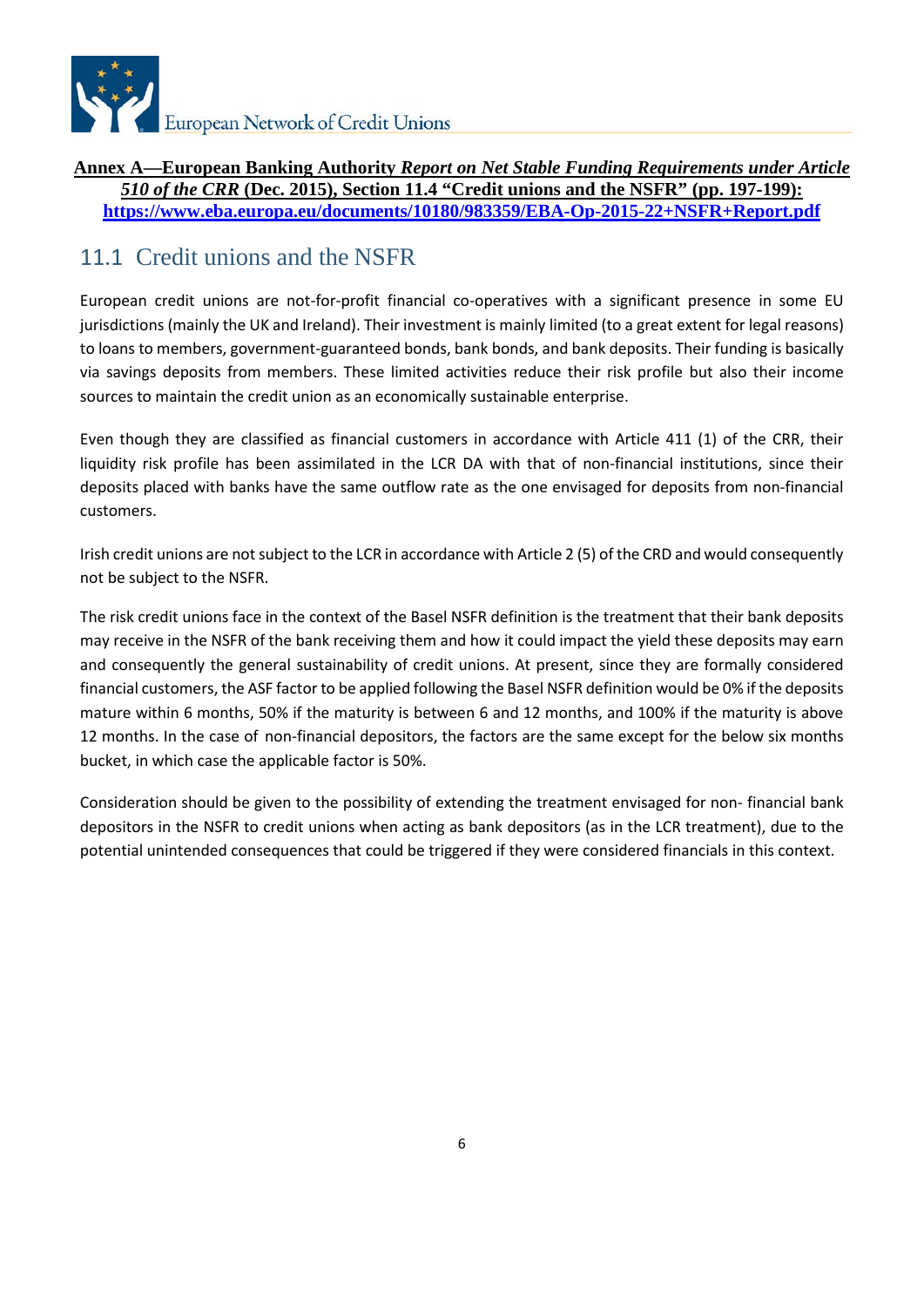

# **Annex B—Quarterly Stocks of Irish Credit Unions' Investments in Bank Term Deposits**

| Table of quarterly investment data   |                  |                       |                  |  |
|--------------------------------------|------------------|-----------------------|------------------|--|
|                                      | <b>Mar-11</b>    |                       | <b>Mar-11</b>    |  |
|                                      |                  | <b>Investments by</b> |                  |  |
| <b>Investments by counter party</b>  | Amount €         | duration              | Amount €         |  |
| <b>Bank of Ireland Group</b>         | €1,394,095,321   | On Demand             | €<br>952,651,186 |  |
| AIB Group                            | €1,246,970,725   | $1 - 7$ days          | €<br>270,993,009 |  |
| <b>EBS Building Society</b>          | €1,039,105,640   | 7 - 31 days           | €<br>482,722,246 |  |
| Irish Life and Permanent             | €1,014,255,455   | 1 - 3 months          | € 1,400,105,765  |  |
| Royal Bank of Scotland               | 479,432,483<br>€ | $3 - 12$ months       | € 1,654,688,485  |  |
| Anglo Irish Bank Corporation plc     | 358,749,537<br>€ | 12 - 60 months        | € 1,859,700,396  |  |
| Irish and EMU State Securities       | 233,358,720<br>€ | > 60 months           | €<br>402,840,022 |  |
| Canada Life                          | 214,324,943<br>€ | Total:                | € 7,023,701,109  |  |
| Central Treasury Managed Fund (Cash) | 162,616,466<br>€ |                       |                  |  |
| Other                                | 880,791,819<br>€ |                       |                  |  |
| Total:                               | € 7,023,701,109  |                       |                  |  |
|                                      | $Jun-11$         |                       | $Jun-11$         |  |
|                                      |                  | <b>Investments by</b> |                  |  |
| <b>Investments by counter party</b>  | Amount €         | duration              | Amount €         |  |
| AIB Group                            | €1,551,698,502   | On Demand             | €<br>960,182,981 |  |
| <b>Bank of Ireland Group</b>         | €1,529,223,703   | $1 - 7$ days          | €<br>297,828,075 |  |
| Irish Life and Permanent             | €1,084,200,556   | 7 - 31 days           | €<br>429,751,723 |  |
| <b>EBS Building Society</b>          | 944,462,534<br>€ | 1 - 3 months          | € 1,691,381,732  |  |
| Royal Bank of Scotland               | €<br>479,846,571 | $3 - 12$ months       | € 1,535,562,967  |  |
| Irish and EMU State Securities       | 261,364,446<br>€ | 12 - 60 months        | € 1,875,217,135  |  |
| Canada Life                          | €<br>211,853,892 | > 60 months           | €<br>307,343,595 |  |
| <b>KBC Bank NV</b>                   | 199,250,571<br>€ | Total:                | € 7,097,268,208  |  |
| Central Treasury Managed Fund (Cash) | 123,239,763<br>€ |                       |                  |  |
| Other                                | 712,127,670<br>€ |                       |                  |  |
| Total:                               | € 7,097,268,208  |                       |                  |  |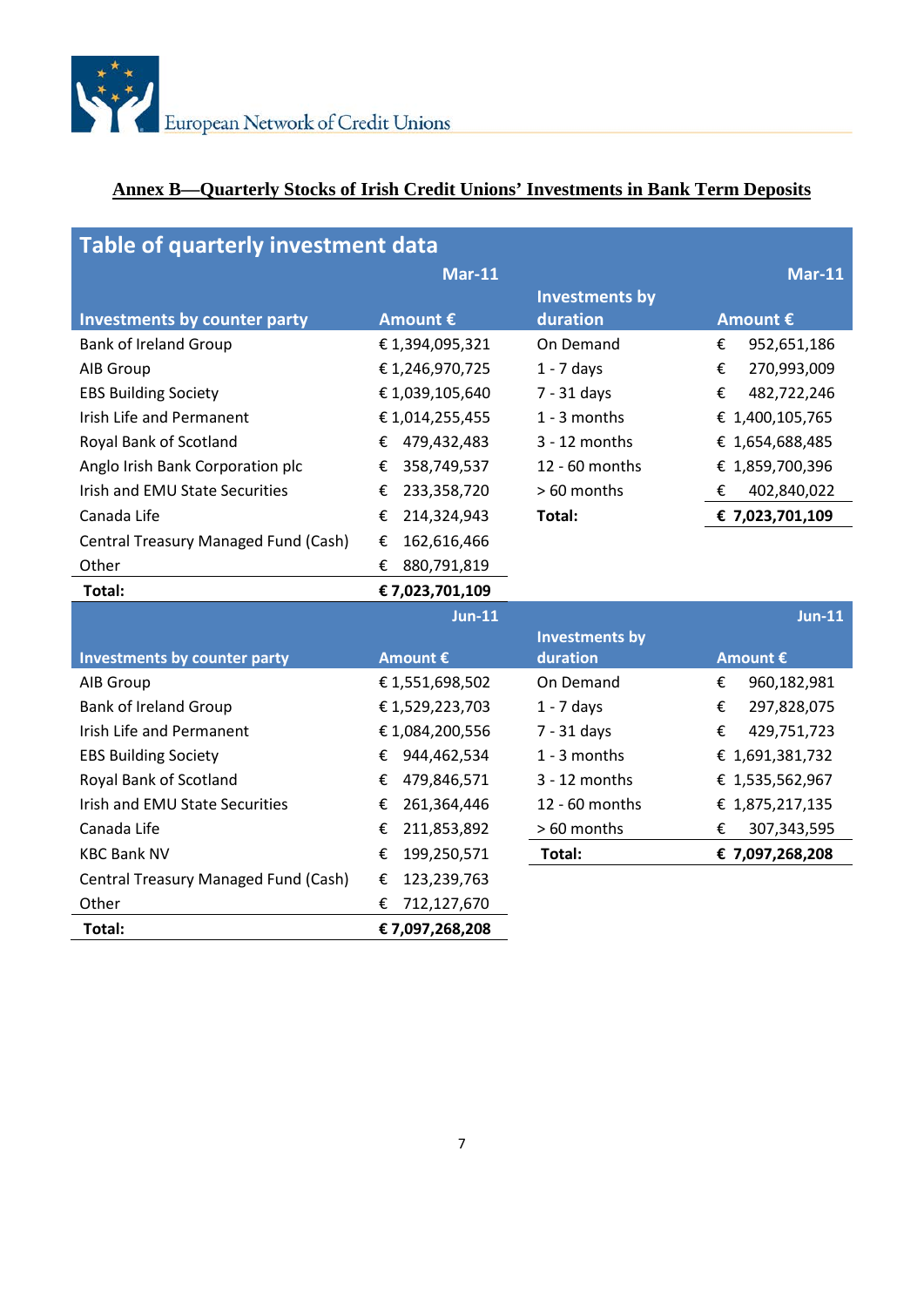

|                                        | <b>Sep-11</b>    |                       | <b>Sep-11</b>    |
|----------------------------------------|------------------|-----------------------|------------------|
|                                        |                  | <b>Investments by</b> |                  |
| <b>Investments by counter party</b>    | Amount €         | duration              | Amount €         |
| AIB Group                              | €1,627,724,044   | On Demand             | € 1,123,661,595  |
| <b>Bank of Ireland Group</b>           | €1,626,560,603   | $1 - 7$ days          | 273,628,962<br>€ |
| Irish Life and Permanent               | €1,126,995,329   | $7 - 31$ days         | 477,973,802<br>€ |
| <b>EBS Building Society</b>            | 642,744,138<br>€ | 1 - 3 months          | € 1,568,090,387  |
| Royal Bank of Scotland                 | 541,135,272<br>€ | $3 - 12$ months       | € 1,621,432,776  |
| Irish and EMU State Securities         | 275,622,472<br>€ | 12 - 60 months        | € 1,833,959,859  |
| <b>KBC Bank NV</b>                     | €<br>50,043,750  | > 60 months           | €<br>249,842,245 |
| Canada Life                            | 178,593,994<br>€ | Total:                | € 7,148,589,626  |
| <b>Barclays</b>                        | €<br>56,005,195  |                       |                  |
| Other                                  | €<br>823,164,829 |                       |                  |
| Total:                                 | €7,148,589,626   |                       |                  |
|                                        |                  |                       |                  |
|                                        | <b>Dec-11</b>    |                       | <b>Dec-11</b>    |
|                                        |                  | <b>Investments by</b> |                  |
| <b>Investments by counter party</b>    | Amount €         | duration              | Amount €         |
| <b>Bank of Ireland Group</b>           | €1,729,549,071   | On Demand             | € 1,042,622,372  |
| AIB Group                              | €1,623,129,433   | $1 - 7$ days          | 258,367,470<br>€ |
| Irish Life and Permanent               | €1,235,640,602   | $7 - 31$ days         | €<br>564,316,106 |
| <b>EBS Building Society</b>            | 568,295,022<br>€ | 1 - 3 months          | € 1,634,128,966  |
| Royal Bank of Scotland                 | 523,255,776<br>€ | $3 - 12$ months       | € 1,664,887,696  |
| Irish and EMU State Securities         | 281,863,979<br>€ | 12 - 60 months        | € 1,792,659,388  |
| <b>KBC Bank NV</b>                     | 271,589,132<br>€ | > 60 months           | €<br>221,665,623 |
| Central Treasury Managed Fund ('Cash') | 161,348,256<br>€ | Total:                | € 7,178,647,621  |
| Canada Life                            | 155,362,844<br>€ |                       |                  |
| Other                                  | 628,613,506<br>€ |                       |                  |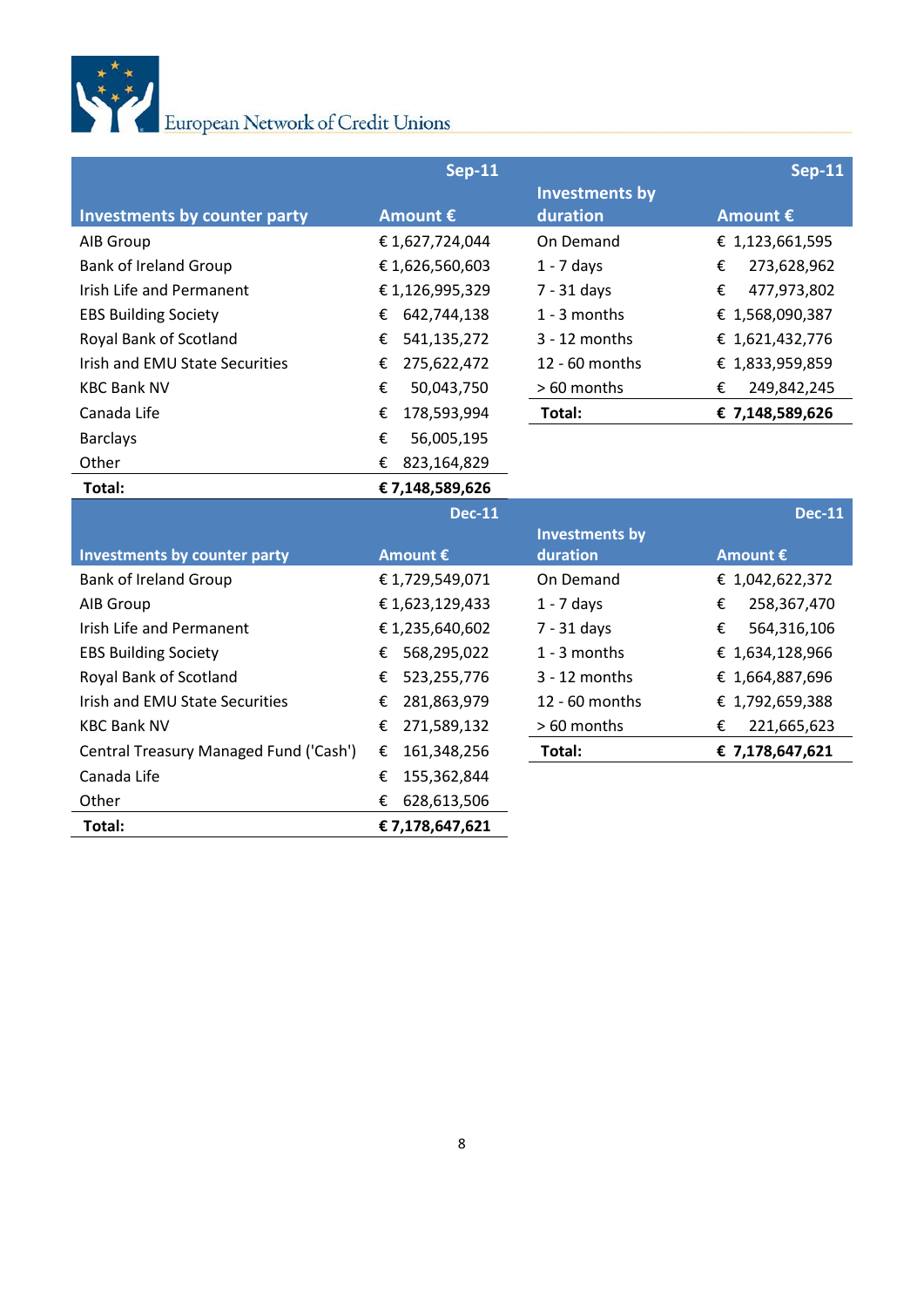

|                                        | <b>Mar-12</b>    |                       | <b>Mar-12</b>    |
|----------------------------------------|------------------|-----------------------|------------------|
|                                        |                  | <b>Investments by</b> |                  |
| <b>Investments by counter party</b>    | Amount €         | duration              | Amount €         |
| <b>Bank of Ireland Group</b>           | €1,681,105,162   | On Demand             | € 1,137,726,142  |
| AIB Group                              | €1,653,721,615   | $1 - 7$ days          | €<br>293,547,504 |
| Irish Life and Permanent               | €1,430,131,124   | $7 - 31$ days         | €<br>551,569,627 |
| <b>EBS Building Society</b>            | 552,400,353<br>€ | 1 - 3 months          | € 1,513,679,607  |
| Royal Bank of Scotland                 | 542,635,619<br>€ | $3 - 12$ months       | € 1,770,369,690  |
| <b>KBC Bank NV</b>                     | €<br>342,291,675 | 12 - 60 months        | € 1,978,370,745  |
| Irish and EMU State Securities         | 279,331,343<br>€ | > 60 months           | €<br>194,072,143 |
| Central Treasury Managed Fund ('Cash') | 205,053,357<br>€ | Total:                | € 7,439,335,458  |
| Canada Life                            | 142,931,105<br>€ |                       |                  |
| Other                                  | €<br>609,734,105 |                       |                  |
| Total:                                 | € 7,439,335,458  |                       |                  |
|                                        | <b>Jun-12</b>    |                       | <b>Jun-12</b>    |
|                                        |                  | <b>Investments by</b> |                  |
| <b>Investments by counter party</b>    | Amount €         | duration              | Amount €         |
| Irish Life and Permanent               |                  |                       |                  |
|                                        | €1,600,131,449   | On Demand             | € 1,063,272,342  |
| <b>Bank of Ireland Group</b>           | €1,588,479,273   | $1 - 7$ days          | 281,460,156<br>€ |
| AIB Group                              | €1,579,390,822   | $7 - 31$ days         | €<br>533,659,526 |
| <b>EBS Building Society</b>            | 586,448,689<br>€ | 1 - 3 months          | € 1,541,663,117  |
| Royal Bank of Scotland                 | 562,354,479<br>€ | $3 - 12$ months       | € 1,928,898,706  |
| <b>KBC Bank NV</b>                     | 493,674,048<br>€ | 12 - 60 months        | € 2,056,383,173  |
| Irish and EMU State Securities         | 302,988,570<br>€ | > 60 months           | 206,281,141<br>€ |
| Central Treasury Managed Fund ('Cash') | 174,504,648<br>€ | Total:                | € 7,611,618,161  |
| Canada Life                            | 131,383,216<br>€ |                       |                  |
| Other                                  | 592,262,967<br>€ |                       |                  |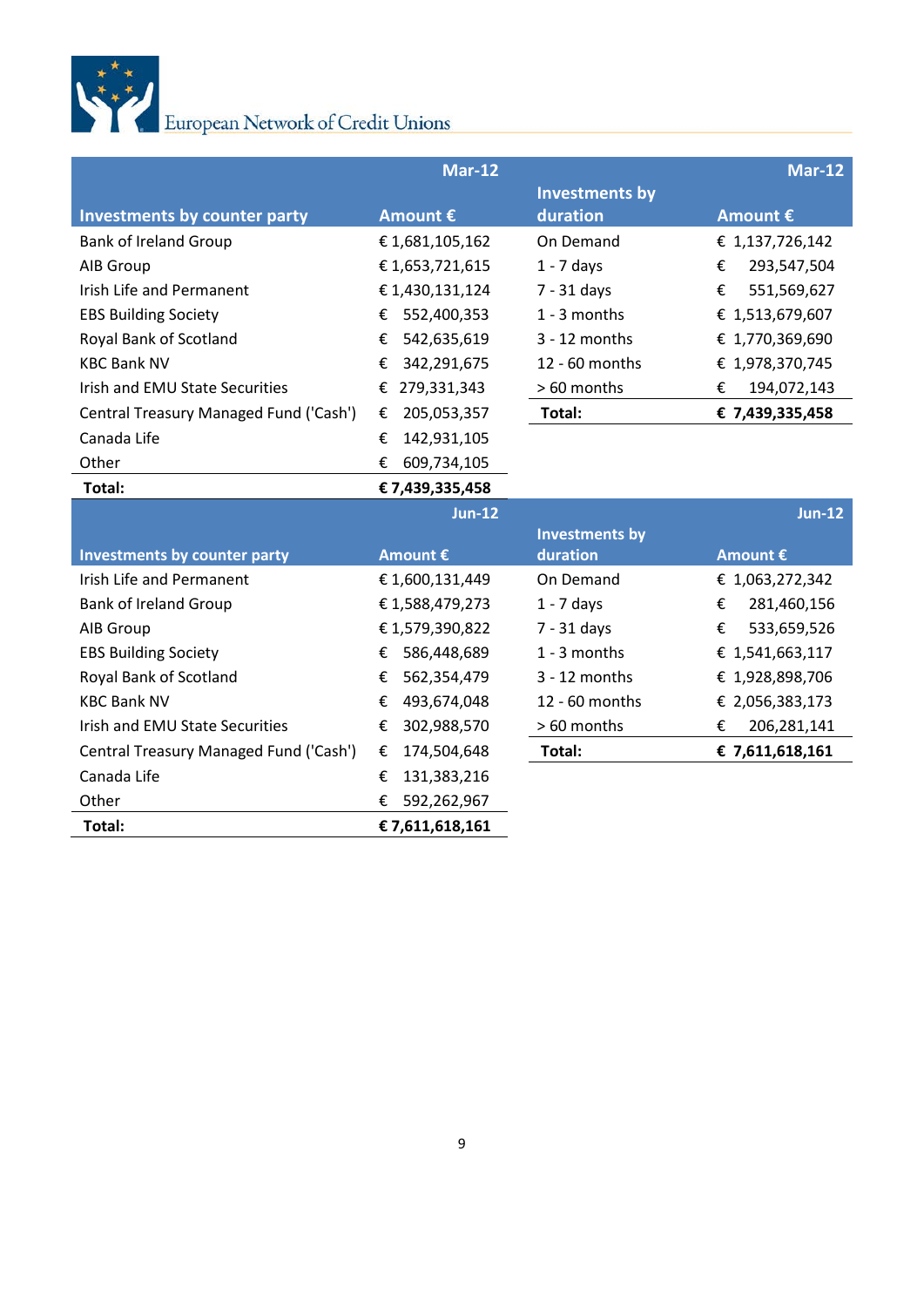

|                                        | <b>Sep-12</b>    |                       | <b>Sep-12</b>    |
|----------------------------------------|------------------|-----------------------|------------------|
|                                        |                  | <b>Investments by</b> |                  |
| <b>Investments by counter party</b>    | Amount €         | duration              | Amount €         |
| Irish Life and Permanent               | €1,672,584,939   | On Demand             | € 1,162,177,731  |
| <b>Bank of Ireland Group</b>           | €1,537,263,519   | $1 - 7$ days          | €<br>318,879,887 |
| AIB Group                              | €1,421,804,876   | 7 - 31 days           | 540,906,214<br>€ |
| <b>KBC Bank NV</b>                     | 801,685,882<br>€ | 1 - 3 months          | € 1,287,289,017  |
| Royal Bank of Scotland                 | 644,975,070<br>€ | 3 - 12 months         | € 2,068,779,450  |
| <b>EBS Building Society</b>            | 542,292,065<br>€ | 12 - 60 months        | € 2,158,283,637  |
| Irish and EMU State Securities         | 338,169,387<br>€ | > 60 months           | €<br>233,112,105 |
| Davy Central Treasury Managed Fund     |                  |                       |                  |
| ('Cash')                               | 197,269,081<br>€ | Total:                | € 7,769,428,041  |
| Canada Life                            | €<br>84,824,581  |                       |                  |
| Other                                  | €<br>528,558,641 |                       |                  |
| Total:                                 | € 7,769,428,041  |                       |                  |
|                                        | <b>Dec-12</b>    |                       | <b>Dec-12</b>    |
|                                        |                  | <b>Investments by</b> |                  |
| <b>Investments by counter party</b>    |                  | duration              |                  |
| <b>Bank of Ireland Group</b>           | €1,599,000,086   | On Demand             | € 1,122,539,948  |
| <b>Irish Life and Permanent</b>        | €1,494,271,193   | $1 - 7$ days          | €<br>268,502,883 |
| AIB Group                              | €1,349,689,747   | $7 - 31$ days         | 521,533,210<br>€ |
| <b>KBC Bank NV</b>                     | 954,114,815<br>€ | 1 - 3 months          | € 1,403,762,519  |
| Royal Bank of Scotland                 | 831,818,179<br>€ | 3 - 12 months         | € 1,811,679,335  |
| <b>EBS Building Society</b>            | 515,074,153<br>€ | 12 - 60 months        | € 2,539,810,134  |
| Irish and EMU State Securities         | 361,281,465<br>€ | > 60 months           | €<br>192,474,138 |
| Central Treasury Managed Fund ('Cash') | €<br>183,747,528 | Total:                | € 7,860,302,167  |
| Canada Life                            | 75,376,337<br>€  |                       |                  |
| Other                                  | €<br>495,928,664 |                       |                  |
| Total:                                 | €7,860,302,167   |                       |                  |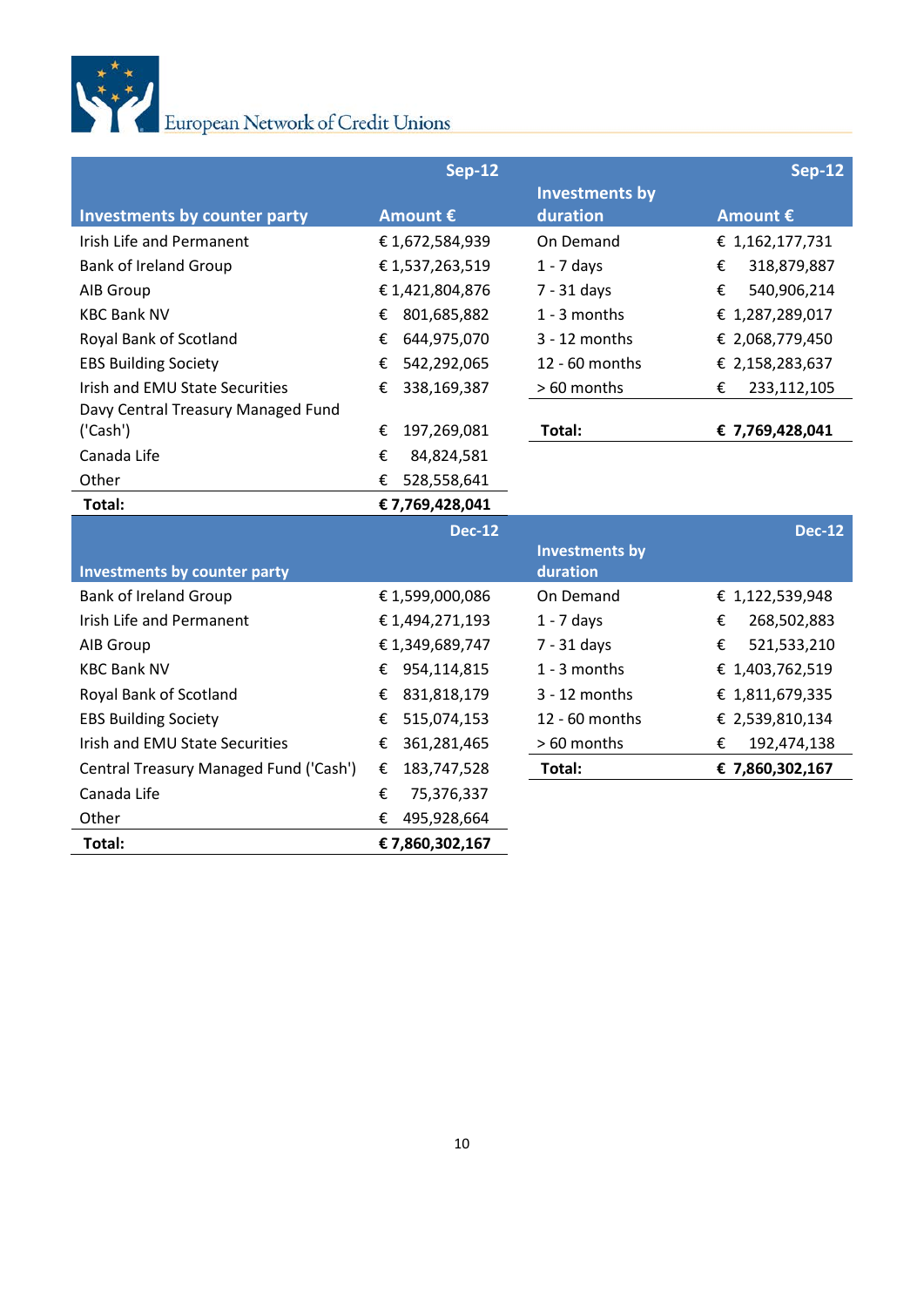

|                                        | <b>Mar-13</b>    |                       | <b>Mar-13</b>    |
|----------------------------------------|------------------|-----------------------|------------------|
|                                        |                  | <b>Investments by</b> |                  |
| <b>Investments by counter party</b>    | Amount €         | duration              | Amount €         |
| <b>Bank of Ireland Group</b>           | €1,681,967,361   | On Demand             | € 1,089,352,888  |
| Irish Life and Permanent               | €1,665,883,134   | $1 - 7$ days          | €<br>348,898,400 |
| AIB Group                              | €1,193,078,395   | 7 - 31 days           | €<br>521,836,448 |
| Royal Bank of Scotland                 | 956,527,189<br>€ | $1 - 3$ months        | € 1,312,253,787  |
| <b>KBC Bank NV</b>                     | 864,147,561<br>€ | 3 - 12 months         | € 1,640,812,379  |
| Irish and EMU State Securities         | 483,594,580<br>€ | 12 - 60 months        | € 2,901,981,837  |
| <b>EBS Building Society</b>            | 417,470,578<br>€ | > 60 months           | 260,089,439<br>€ |
| Central Treasury Managed Fund ('Cash') | 190,106,342<br>€ | Total:                | € 8,075,225,178  |
| Rabobank                               | 104,699,420<br>€ |                       |                  |
| Other                                  | €<br>517,750,618 |                       |                  |
| Total:                                 | € 8,075,225,178  |                       |                  |
|                                        |                  |                       |                  |
|                                        | <b>Jun-13</b>    |                       | <b>Jun-13</b>    |
|                                        |                  | <b>Investments by</b> |                  |
| <b>Investments by counter party</b>    | Amount €         | duration              | Amount €         |
| <b>Bank of Ireland Group</b>           | €1,733,019,518   | On Demand             | € 1,341,480,645  |
| Irish Life and Permanent               | €1,591,554,314   | $1 - 7$ days          | €<br>377,044,107 |
| Royal Bank of Scotland                 | €1,077,119,081   | $7 - 31$ days         | 454,267,308<br>€ |
| AIB Group                              | €1,070,283,384   | $1 - 3$ months        | € 1,247,902,026  |
| <b>KBC Bank NV</b>                     | 891,531,043<br>€ | $3 - 12$ months       | € 1,532,772,995  |
| Irish and EMU State Securities         | 513,126,595<br>€ | 12 - 60 months        | € 2,974,133,681  |
| Rabobank                               | €<br>375,082,854 | > 60 months           | €<br>329,220,669 |
| <b>EBS Building Society</b>            | 330,169,397<br>€ | Total:                | € 8,256,821,431  |
| Central Treasury Managed Fund ('Cash') | 208,043,458<br>€ |                       |                  |
| Other                                  | 466,891,787<br>€ |                       |                  |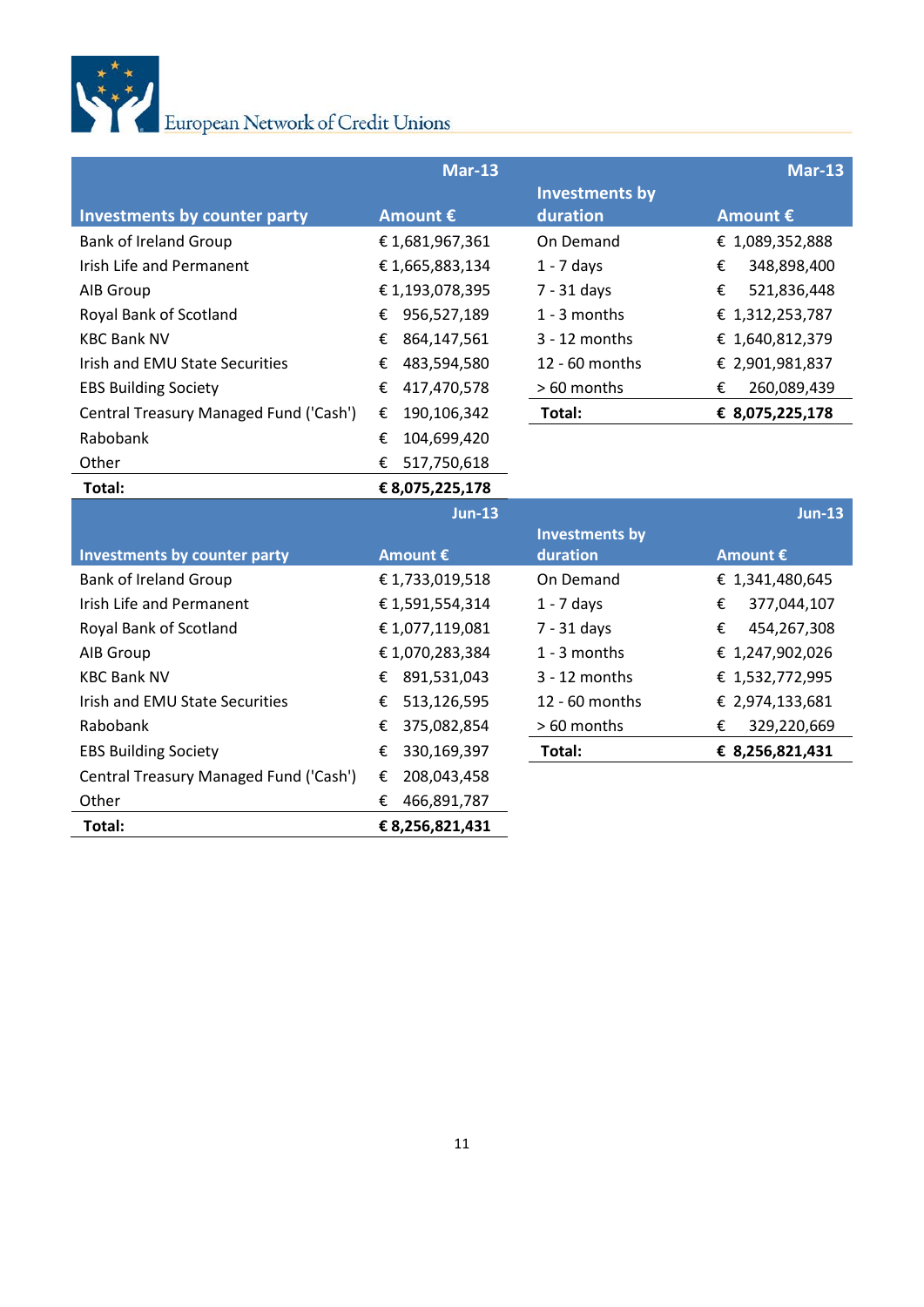

|                                        | <b>Sep-13</b>    |                       | <b>Sep-13</b>    |
|----------------------------------------|------------------|-----------------------|------------------|
|                                        |                  | <b>Investments by</b> |                  |
| <b>Investments by counter party</b>    | Amount €         | duration              | Amount €         |
| <b>Bank of Ireland Group</b>           | €1,655,306,742   | On Demand             | € 1,743,026,730  |
| Irish Life and Permanent               | €1,450,730,553   | $1 - 7$ days          | 353,028,018<br>€ |
| AIB Group                              | €1,091,423,043   | $7 - 31$ days         | €<br>385,765,518 |
| Royal Bank of Scotland                 | €1,044,643,383   | $1 - 3$ months        | € 1,026,992,290  |
| <b>KBC Bank NV</b>                     | 756,894,571<br>€ | $3 - 12$ months       | € 1,478,834,487  |
| Rabobank                               | 733,996,495<br>€ | 12 - 60 months        | € 3,022,517,899  |
| Irish and EMU State Securities         | 652,283,526<br>€ | > 60 months           | €<br>435,798,881 |
| <b>EBS Building Society</b>            | 318,499,721<br>€ | Total:                | € 8,445,963,823  |
| Central Treasury Managed Fund ('Cash') | 243,324,230<br>€ |                       |                  |
| Other                                  | €<br>498,861,559 |                       |                  |
| Total:                                 | € 8,445,963,823  |                       |                  |
|                                        |                  |                       |                  |
|                                        | <b>Dec-13</b>    |                       | <b>Dec-13</b>    |
|                                        |                  | <b>Investments by</b> |                  |
| <b>Investments by counter party</b>    | Amount €         | duration              | Amount €         |
| <b>Bank of Ireland Group</b>           | €1,734,128,317   | On Demand             | € 1,592,302,769  |
| Irish Life and Permanent               | €1,538,601,032   | $1 - 7$ days          | €<br>243,502,683 |
| AIB Group                              | € 1,349,355,392  | $7 - 31$ days         | €<br>606,637,536 |
| Royal Bank of Scotland                 | €1,042,164,173   | 1 - 3 months          | € 1,146,885,059  |
| Irish and EMU State Securities         | 756,079,622<br>€ | $3 - 12$ months       | € 1,351,479,395  |
| Rabobank                               | 617,304,514<br>€ | 12 - 60 months        | € 3,173,238,502  |
| <b>KBC Bank NV</b>                     | €<br>598,122,853 | > 60 months           | €<br>441,346,416 |
| Central Treasury Managed Fund ('Cash') | 241,367,230<br>€ | Total:                | € 8,555,392,360  |
| Investec                               | 87,264,157<br>€  |                       |                  |
| Other                                  | 591,005,070<br>€ |                       |                  |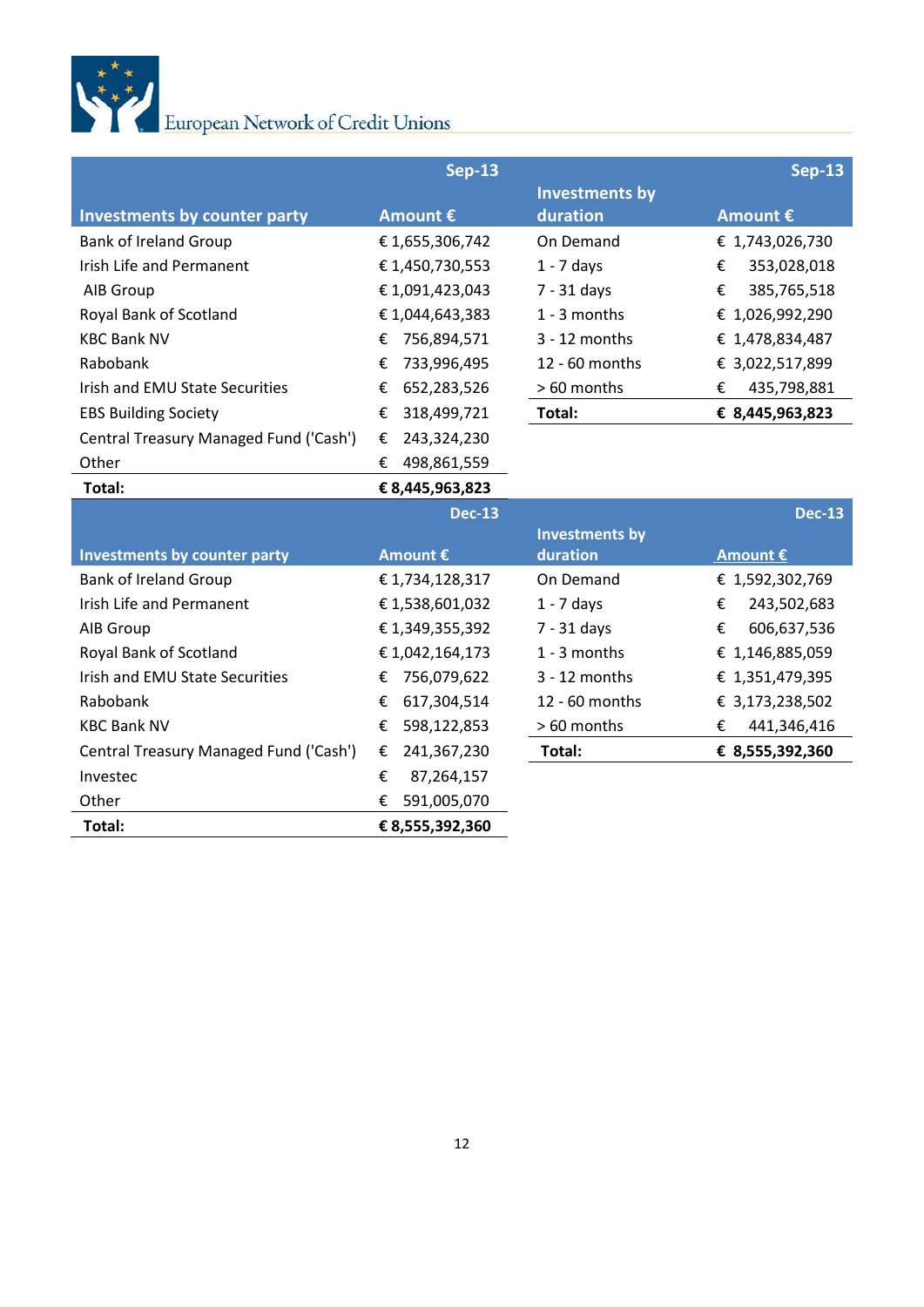

|                                        | <b>Mar-14</b>    |                       | <b>Mar-14</b>    |
|----------------------------------------|------------------|-----------------------|------------------|
|                                        |                  | <b>Investments by</b> |                  |
| <b>Investments by counter party</b>    | Amount €         | duration              | Amount €         |
| <b>Bank of Ireland Group</b>           | €1,788,944,661   | On Demand             | € 1,595,975,920  |
| <b>Irish Life and Permanent</b>        | €1,602,711,706   | $1 - 7$ days          | €<br>253,841,713 |
| AIB Group                              | €1,366,009,851   | $7 - 31$ days         | €<br>551,915,384 |
| Royal Bank of Scotland                 | €1,164,973,385   | 1 - 3 months          | € 1,056,226,923  |
| Irish and EMU State Securities         | 744,799,892<br>€ | $3 - 12$ months       | € 1,628,540,878  |
| Rabobank                               | €<br>627,385,066 | 12 - 60 months        | € 3,111,038,330  |
| <b>KBC Bank NV</b>                     | 559,605,829<br>€ | > 60 months           | 567,637,627<br>€ |
| Central Treasury Managed Fund ('Cash') | 266,621,521<br>€ | Total:                | € 8,765,176,775  |
| Investec                               | 146,646,417<br>€ |                       |                  |
| Other                                  | €<br>497,478,447 |                       |                  |
| Total:                                 | € 8,765,176,775  |                       |                  |
|                                        | <b>Jun-14</b>    |                       | <b>Jun-14</b>    |
|                                        |                  | <b>Investments by</b> |                  |
| <b>Investments by counter party</b>    | Amount €         | duration              | Amount €         |
| <b>Bank of Ireland Group</b>           | €1,761,011,272   | On Demand             | € 1,542,329,738  |
| Irish Life and Permanent               | €1,661,442,036   | $1 - 7$ days          | 238,884,290<br>€ |
| AIB Group                              | €1,471,099,934   | 7 - 31 days           | €<br>537,492,741 |
| Royal Bank of Scotland                 | €1,170,239,815   | 1 - 3 months          | € 1,110,306,320  |
| <b>Irish and EMU State Securities</b>  | 740,833,449<br>€ | $3 - 12$ months       | € 1,539,049,410  |
| Rabobank                               | 645,480,976<br>€ | 12 - 60 months        | € 3,472,726,397  |
| <b>KBC Bank NV</b>                     | 548,575,463<br>€ | > 60 months           | €<br>526,037,250 |
| Central Treasury Managed Fund ('Cash') | 233,396,501<br>€ | Total:                | € 8,966,826,146  |
| Investec                               | 207,707,659<br>€ |                       |                  |
| Other                                  | €<br>527,039,041 |                       |                  |
| Total:                                 | € 8,966,826,146  |                       |                  |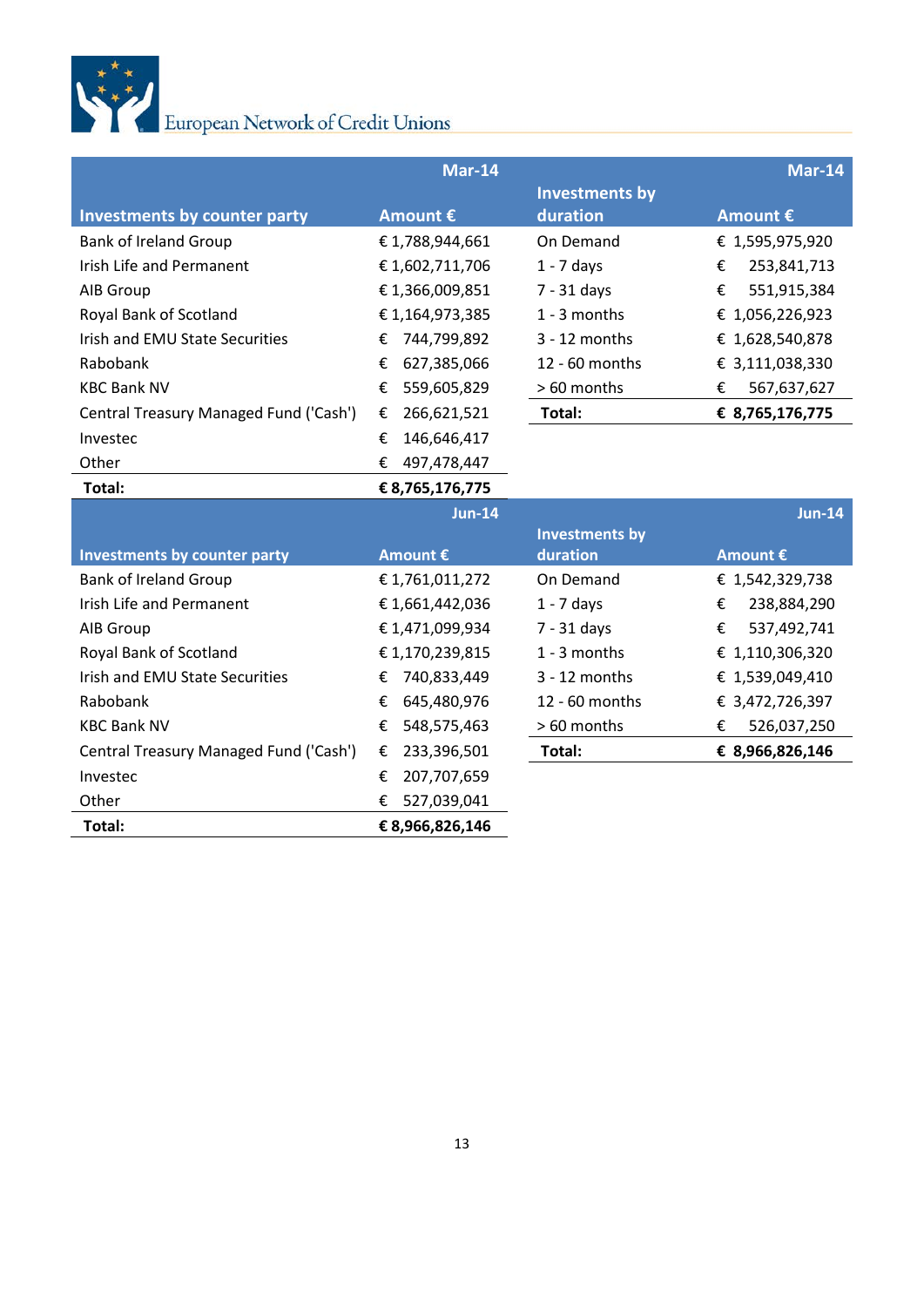

|                                        | <b>Sep-14</b>    |                       | <b>Sep-14</b>    |
|----------------------------------------|------------------|-----------------------|------------------|
|                                        |                  | <b>Investments by</b> |                  |
| <b>Investments by counter party</b>    | Amount €         | duration              | Amount €         |
| Irish Life and Permanent               | €1,682,064,699   | On Demand             | € 1,510,680,305  |
| <b>Bank of Ireland Group</b>           | €1,654,744,563   | $1 - 7$ days          | €<br>223,713,342 |
| AIB Group                              | €1,526,045,578   | 7 - 31 days           | €<br>612,139,605 |
| Royal Bank of Scotland                 | €1,112,651,929   | 1 - 3 months          | €<br>943,132,412 |
| Rabobank                               | 799,675,652<br>€ | $3 - 12$ months       | € 1,620,079,550  |
| Irish and EMU State Securities         | 745,177,225<br>€ | 12 - 60 months        | € 3,561,590,003  |
| <b>KBC Bank NV</b>                     | €<br>535,725,226 | > 60 months           | €<br>570,699,091 |
| Investec                               | 300,226,222<br>€ | Total:                | € 9,042,034,308  |
| Central Treasury Managed Fund ('Cash') | 172,732,304<br>€ |                       |                  |
| Other                                  | 512,990,910<br>€ |                       |                  |
| Total:                                 | €9,042,034,308   |                       |                  |
|                                        |                  |                       |                  |
|                                        | <b>Dec-14</b>    |                       | <b>Dec-14</b>    |
|                                        |                  | <b>Investments by</b> |                  |
| <b>Investments by counter party</b>    | Amount €         | duration              | Amount €         |
| Irish Life and Permanent               | €1,698,781,289   | On Demand             | € 1,486,010,339  |
| <b>Bank of Ireland Group</b>           | €1,698,529,956   | $1 - 7$ days          | 214,219,624<br>€ |
| AIB Group                              | €1,496,975,441   | $7 - 31$ days         | 613,825,909<br>€ |
| Royal Bank of Scotland                 | €1,099,337,748   | $1 - 3$ months        | € 1,184,342,102  |
| Rabobank                               | €1,015,462,447   | 3 - 12 months         | € 1,465,959,082  |
| Irish and EMU State Securities         | 767,132,259<br>€ | 12 - 60 months        | € 3,670,921,615  |
| <b>KBC Bank NV</b>                     | 400,450,933<br>€ | > 60 months           | 515,384,231<br>€ |
| Investec                               | 392,251,566<br>€ | Total:                | € 9,150,662,902  |
| Central Treasury Managed Fund ('Cash') | 166,604,891<br>€ |                       |                  |
| Other                                  | 415,136,372<br>€ |                       |                  |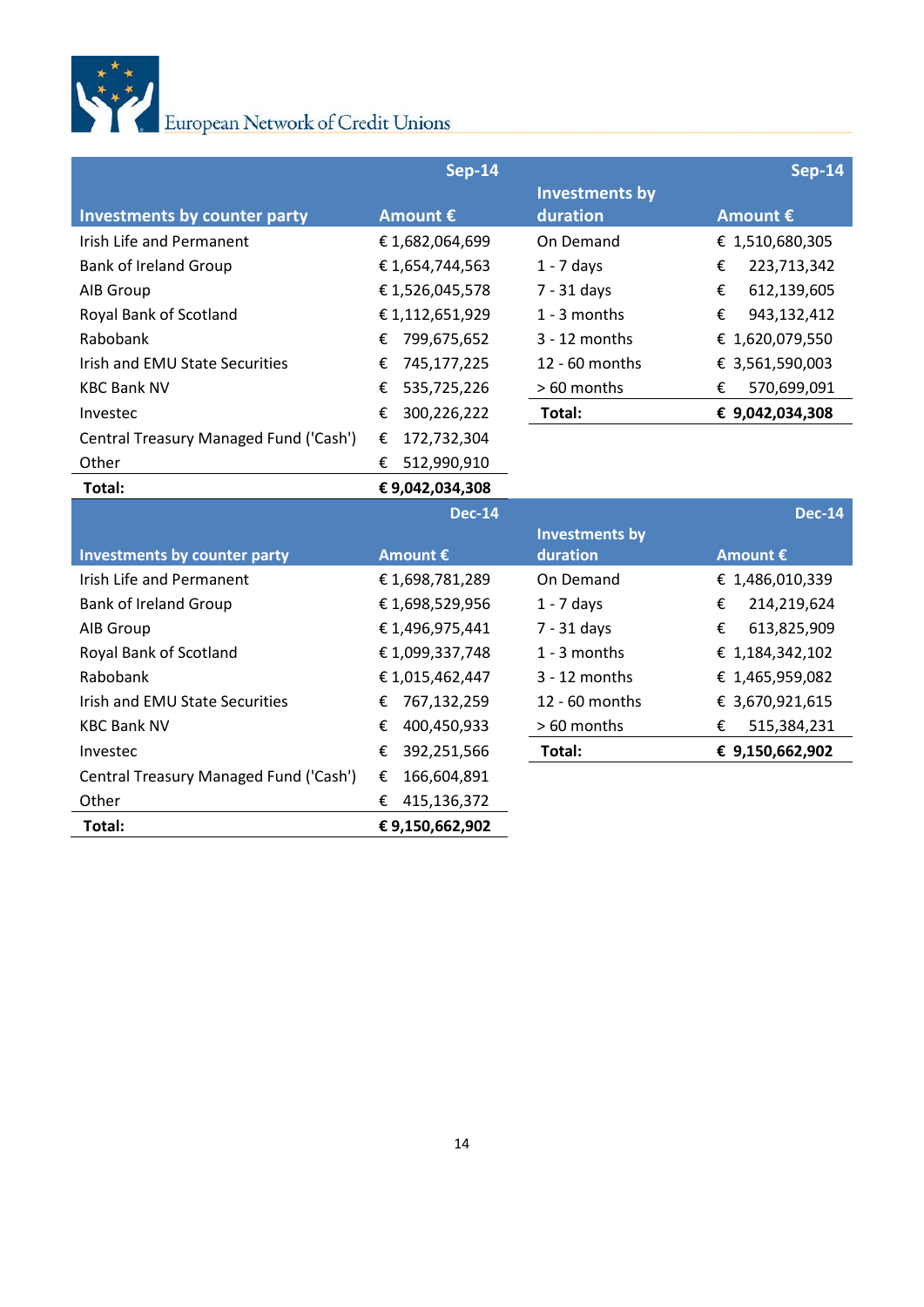

|                                        | Mar-15            |                  | Mar-15            |
|----------------------------------------|-------------------|------------------|-------------------|
|                                        |                   | Investments by   |                   |
| Investments by counter party           | Amount $\epsilon$ | duration         | Amount $\epsilon$ |
| <b>Bank of Ireland Group</b>           | €1,813,229,017    | On Demand        | € 1,570,123,343   |
| Irish Life and Permanent               | €1,792,938,115    | $1 - 7$ days     | €<br>198,171,717  |
| AIB Group                              | €1,469,233,357    | $7 - 31$ days    | €<br>526,106,668  |
| Royal Bank of Scotland                 | €1,186,890,314    | $1 - 3$ months   | €<br>948,492,038  |
| Rabobank                               | €1,065,857,730    | $3 - 12$ months  | € 1,525,266,889   |
| Irish and EMU State Securities         | 707,925,022<br>€  | $12 - 60$ months | € 4,073,511,806   |
| <b>KBC Bank NV</b>                     | €<br>429,466,799  | > 60 months      | 530,713,181<br>€  |
| Investec                               | 400,344,320<br>€  | Total:           | € 9,372,385,642   |
| Central Treasury Managed Fund ('Cash') | €<br>148,428,709  |                  |                   |
| Other                                  | 358,072,259<br>€  |                  |                   |

|                                        | €                 |                       |                |
|----------------------------------------|-------------------|-----------------------|----------------|
| Total:                                 | 9,372,385,642     |                       |                |
|                                        | June-15           |                       | June-15        |
|                                        |                   | <b>Investments by</b> |                |
| Investments by counter party           | Amount $\epsilon$ | duration              | Amount €       |
| <b>Bank of Ireland Group</b>           | €1.804.223.889    | On Demand             | €1.497.105.400 |
| Irish Life and Permanent               | €1.830.609.370    | $1 - 7$ days          | €208.816.034   |
| AIB Group                              | €1.549.165.225    | 7 - 31 days           | €532.612.825   |
| Royal Bank of Scotland                 | €1.221.499.055    | $1 - 3$ months        | €924.674.039   |
| Rabobank                               | €1.065.919.328    | $3 - 12$ months       | €1.591.986.267 |
| Irish and EMU State Securities         | €681.203.354      | $12 - 60$ months      | €4.390.368.861 |
| <b>KBC Bank NV</b>                     | €445.171.044      | $>60$ months          | €436.057.514   |
| Investec                               | €409.555.156      | Total:                | €9.581.620.940 |
| Central Treasury Managed Fund ('Cash') | €159.032.360      |                       |                |
| Other                                  | €415.242.159      |                       |                |
| Total:                                 | €9.581.620.940    |                       |                |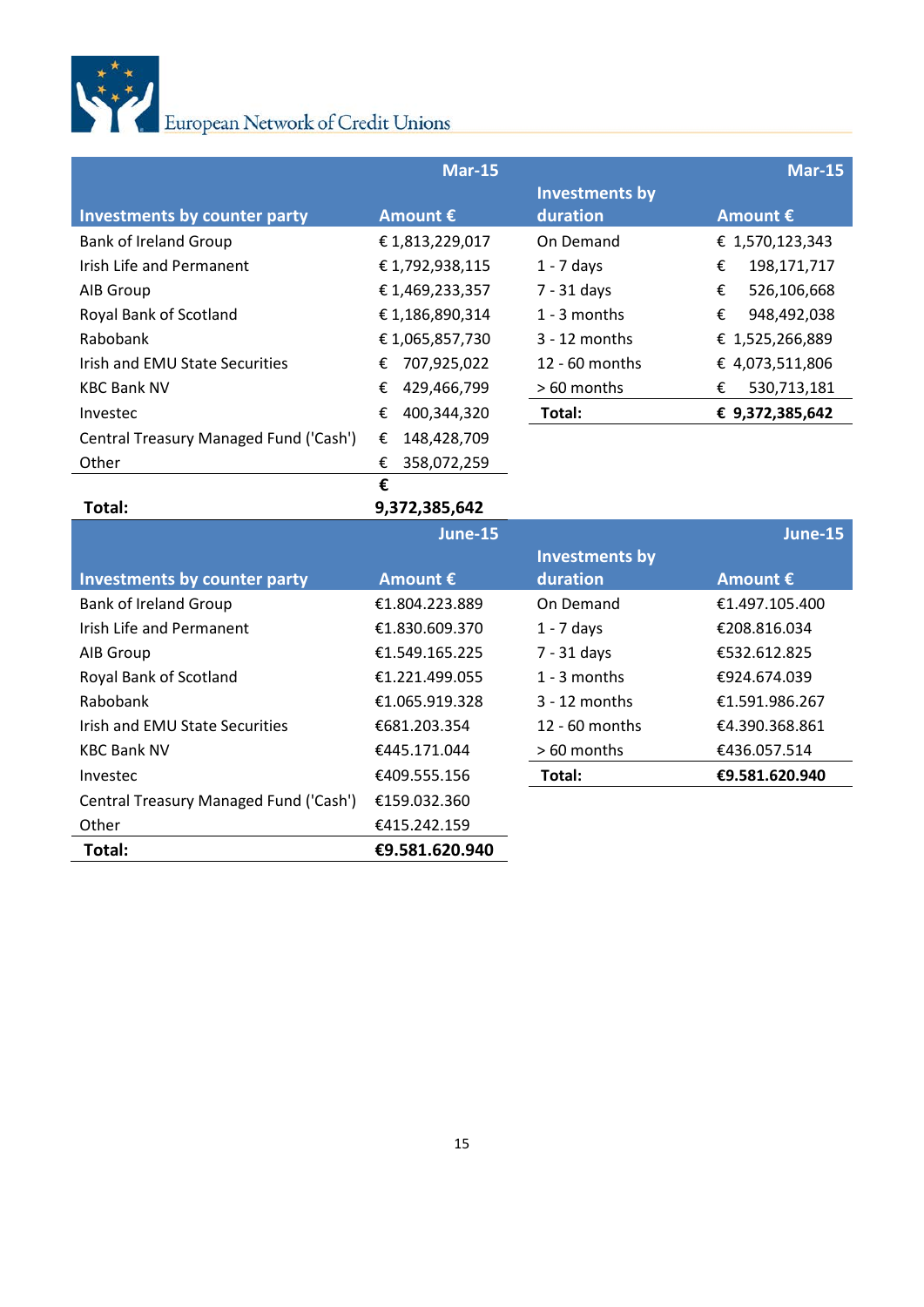

|                                        | Sept-15        |                       | Sept-15        |
|----------------------------------------|----------------|-----------------------|----------------|
|                                        |                | <b>Investments by</b> |                |
| <b>Investments by counter party</b>    | Amount €       | duration              | Amount €       |
| <b>Bank of Ireland Group</b>           | €1.847.687.736 | On Demand             | €1.448.924.413 |
| <b>Irish Life and Permanent</b>        | €1.833.207.164 | $1 - 7$ days          | €220.528.242   |
| AIB Group                              | €1.679.782.124 | $7 - 31$ days         | €520.566.679   |
| Royal Bank of Scotland                 | €1.198.250.310 | 1 - 3 months          | €1.032.285.029 |
| Rabobank                               | €1.017.322.476 | $3 - 12$ months       | €1.394.736.024 |
| Irish and EMU State Securities         | €670.528.863   | 12 - 60 months        | €4.650.450.654 |
| <b>KBC Bank NV</b>                     | €485.252.327   | > 60 months           | €451.972.412   |
| Investec                               | €419.429.221   | Total:                | €9.719.463.453 |
| Central Treasury Managed Fund ('Cash') | €148.871.683   |                       |                |
| Other                                  | €419.131.549   |                       |                |
| Total:                                 | €9.719.463.453 |                       |                |
|                                        | <b>Dec-15</b>  |                       | <b>Dec-15</b>  |
|                                        |                | <b>Investments by</b> |                |
| <b>Investments by counter party</b>    | Amount €       | duration              | Amount €       |
| <b>Bank of Ireland Group</b>           | €1.886.618.570 | On Demand             | €1.502.392.138 |
| <b>Irish Life and Permanent</b>        | €1.872.593.546 | $1 - 7$ days          | €179.337.438   |
| AIB Group                              | €1.725.770.204 | $7 - 31$ days         | €470.800.291   |
| Royal Bank of Scotland                 | €1.037.890.079 | 1 - 3 months          | €1.108.070.442 |
| Rabobank                               | €975.080.358   | 3 - 12 months         | €1.162.473.246 |
| Irish and EMU State Securities         | €680.118.655   | 12 - 60 months        | €4.919.189.954 |
| <b>KBC Bank NV</b>                     | €514.057.607   | > 60 months           | €504.661.179   |
| Investec                               |                |                       | €9.846.924.688 |
|                                        | €455.101.022   | Total:                |                |
| Central Treasury Managed Fund ('Cash') | €169.928.607   |                       |                |
| Other                                  | €529.766.040   |                       |                |